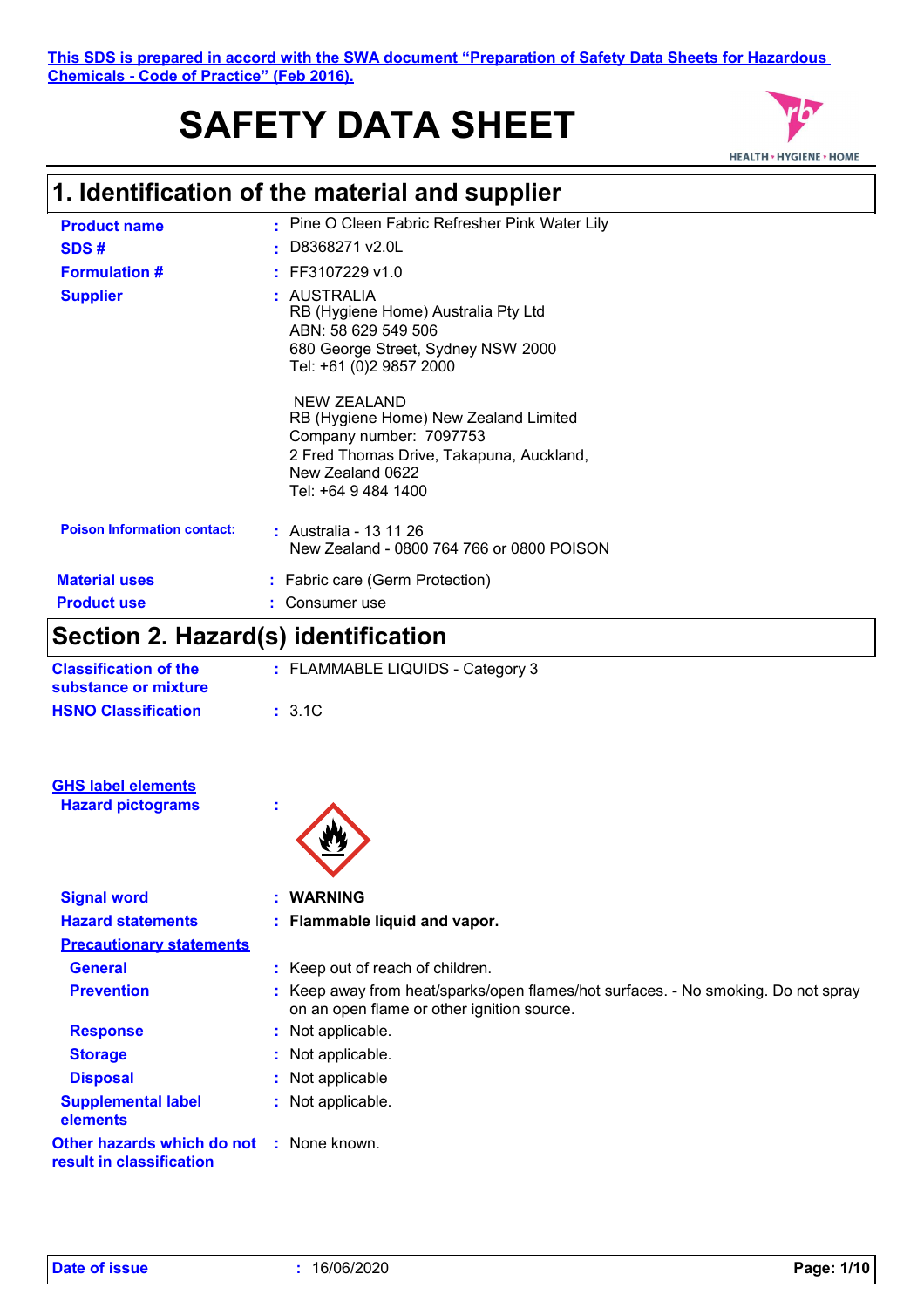# **Section 3. Composition and ingredient information**

**Substance/mixture :**

: Mixture

| <b>Ingredient name</b> | $%$ (w/w)           | <b>CAS number</b> |
|------------------------|---------------------|-------------------|
| ethanol                | $\geq 30 -$<br>∴≤60 | 64-17-5           |

 **Other Non-hazardous ingredients to 100%**

**Occupational exposure limits, if available, are listed in Section 8.**

#### **Section 4. First aid measures**

| <b>Description of necessary first aid measures</b> |                                                                                                                                                                                                                                                                                                                                                                                                                                                                                                                                                                                                                                                                                                                                                                                                                              |
|----------------------------------------------------|------------------------------------------------------------------------------------------------------------------------------------------------------------------------------------------------------------------------------------------------------------------------------------------------------------------------------------------------------------------------------------------------------------------------------------------------------------------------------------------------------------------------------------------------------------------------------------------------------------------------------------------------------------------------------------------------------------------------------------------------------------------------------------------------------------------------------|
| <b>Eye contact</b>                                 | : Immediately flush eyes with plenty of water, occasionally lifting the upper and lower<br>eyelids. Check for and remove any contact lenses. Continue to rinse for at least 10<br>minutes. Get medical attention if irritation occurs.                                                                                                                                                                                                                                                                                                                                                                                                                                                                                                                                                                                       |
| <b>Inhalation</b>                                  | : Remove victim to fresh air and keep at rest in a position comfortable for breathing.<br>If not breathing, if breathing is irregular or if respiratory arrest occurs, provide<br>artificial respiration or oxygen by trained personnel. It may be dangerous to the<br>person providing aid to give mouth-to-mouth resuscitation. Get medical attention if<br>adverse health effects persist or are severe. If unconscious, place in recovery<br>position and get medical attention immediately. Maintain an open airway. Loosen<br>tight clothing such as a collar, tie, belt or waistband.                                                                                                                                                                                                                                 |
| <b>Skin contact</b>                                | : Flush contaminated skin with plenty of water. Remove contaminated clothing and<br>shoes. Get medical attention if symptoms occur. Wash clothing before reuse.<br>Clean shoes thoroughly before reuse.                                                                                                                                                                                                                                                                                                                                                                                                                                                                                                                                                                                                                      |
| <b>Ingestion</b>                                   | : Wash out mouth with water. Remove dentures if any. Remove victim to fresh air<br>and keep at rest in a position comfortable for breathing. If material has been<br>swallowed and the exposed person is conscious, give small quantities of water to<br>drink. Stop if the exposed person feels sick as vomiting may be dangerous. Do not<br>induce vomiting unless directed to do so by medical personnel. If vomiting occurs,<br>the head should be kept low so that vomit does not enter the lungs. Get medical<br>attention if adverse health effects persist or are severe. Never give anything by<br>mouth to an unconscious person. If unconscious, place in recovery position and get<br>medical attention immediately. Maintain an open airway. Loosen tight clothing such<br>as a collar, tie, belt or waistband. |

| <b>Most important symptoms/effects, acute and delayed</b> |                                                                                                                                                                               |
|-----------------------------------------------------------|-------------------------------------------------------------------------------------------------------------------------------------------------------------------------------|
| <b>Potential acute health effects</b>                     |                                                                                                                                                                               |
| <b>Eye contact</b>                                        | : No known significant effects or critical hazards.                                                                                                                           |
| <b>Inhalation</b>                                         | : No known significant effects or critical hazards.                                                                                                                           |
| <b>Skin contact</b>                                       | : No known significant effects or critical hazards.                                                                                                                           |
| <b>Ingestion</b>                                          | : No known significant effects or critical hazards.                                                                                                                           |
| <b>Over-exposure signs/symptoms</b>                       |                                                                                                                                                                               |
| <b>Eye contact</b>                                        | : No specific data.                                                                                                                                                           |
| <b>Inhalation</b>                                         | : No specific data.                                                                                                                                                           |
| <b>Skin contact</b>                                       | : No specific data.                                                                                                                                                           |
| <b>Ingestion</b>                                          | : No specific data.                                                                                                                                                           |
|                                                           | Indication of immediate medical attention and special treatment needed, if necessary                                                                                          |
| <b>Notes to physician</b>                                 | : Treat symptomatically. Contact poison treatment specialist immediately if large<br>quantities have been ingested or inhaled.                                                |
| <b>Specific treatments</b>                                | : No specific treatment.                                                                                                                                                      |
| <b>Protection of first-aiders</b>                         | : No action shall be taken involving any personal risk or without suitable training. It<br>may be dangerous to the person providing aid to give mouth-to-mouth resuscitation. |
|                                                           |                                                                                                                                                                               |

#### **See toxicological information (Section 11)**

| <b>Date of issue</b> | 16/06/2020 | 2/10<br>Page: |
|----------------------|------------|---------------|
|                      |            |               |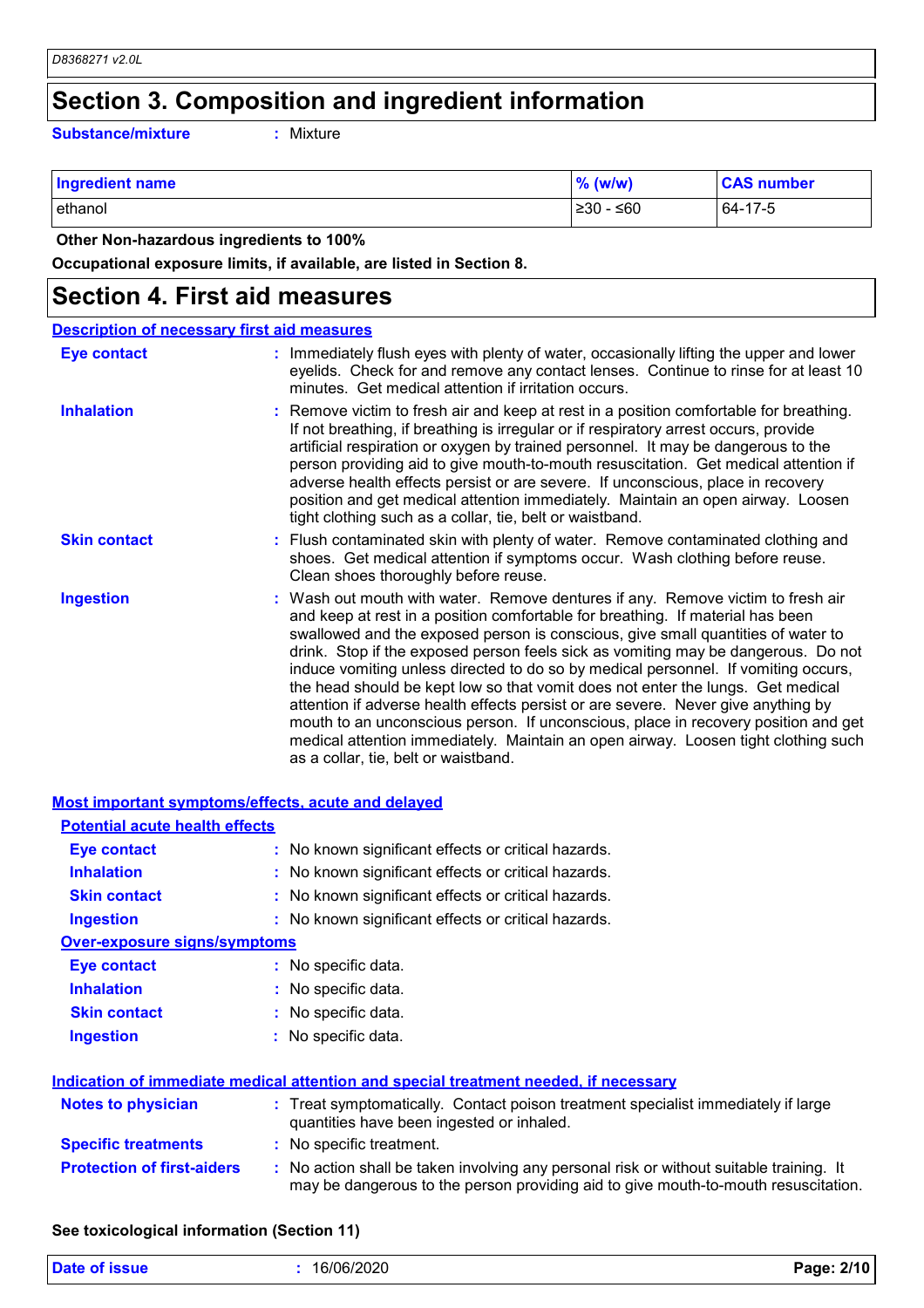### **Section 5. Fire-fighting measures**

| <b>Extinguishing media</b>                             |                                                                                                                                                                                                                                                                                                                               |
|--------------------------------------------------------|-------------------------------------------------------------------------------------------------------------------------------------------------------------------------------------------------------------------------------------------------------------------------------------------------------------------------------|
| <b>Suitable extinguishing</b><br>media                 | : Use dry chemical, $CO2$ , water spray (fog) or foam.                                                                                                                                                                                                                                                                        |
| <b>Unsuitable extinguishing</b><br>media               | : Do not use water jet.                                                                                                                                                                                                                                                                                                       |
| <b>Specific hazards arising</b><br>from the chemical   | : In a fire, hazardous decomposition products may be produced.                                                                                                                                                                                                                                                                |
| <b>Hazardous thermal</b><br>decomposition products     | : Decomposition products may include the following materials:<br>carbon dioxide<br>carbon monoxide                                                                                                                                                                                                                            |
| <b>Special protective actions</b><br>for fire-fighters | : Promptly isolate the scene by removing all persons from the vicinity of the incident if<br>there is a fire. No action shall be taken involving any personal risk or without<br>suitable training. Move containers from fire area if this can be done without risk.<br>Use water spray to keep fire-exposed containers cool. |
| <b>Special protective actions</b><br>for fire-fighters | : Fire-fighters should wear appropriate protective equipment and self-contained<br>breathing apparatus (SCBA) with a full face-piece operated in positive pressure<br>mode.                                                                                                                                                   |
|                                                        | : •3Y                                                                                                                                                                                                                                                                                                                         |

### **Section 6. Accidental release measures**

#### **Personal precautions, protective equipment and emergency procedures**

| For non-emergency<br>personnel                               | : No action shall be taken involving any personal risk or without suitable training.<br>Evacuate surrounding areas. Keep unnecessary and unprotected personnel from<br>entering. Do not touch or walk through spilled material. Shut off all ignition sources.<br>No flares, smoking or flames in hazard area. Avoid breathing vapor or mist.<br>Provide adequate ventilation. Wear appropriate respirator when ventilation is<br>inadequate. Put on appropriate personal protective equipment.                                                                                                                                                                                                                                                                       |  |
|--------------------------------------------------------------|-----------------------------------------------------------------------------------------------------------------------------------------------------------------------------------------------------------------------------------------------------------------------------------------------------------------------------------------------------------------------------------------------------------------------------------------------------------------------------------------------------------------------------------------------------------------------------------------------------------------------------------------------------------------------------------------------------------------------------------------------------------------------|--|
| For emergency responders                                     | If specialized clothing is required to deal with the spillage, take note of any<br>information in Section 8 on suitable and unsuitable materials. See also the<br>information in "For non-emergency personnel".                                                                                                                                                                                                                                                                                                                                                                                                                                                                                                                                                       |  |
| <b>Environmental precautions</b>                             | : Avoid dispersal of spilled material and runoff and contact with soil, waterways,<br>drains and sewers. Inform the relevant authorities if the product has caused<br>environmental pollution (sewers, waterways, soil or air).                                                                                                                                                                                                                                                                                                                                                                                                                                                                                                                                       |  |
| <b>Methods and materials for containment and cleaning up</b> |                                                                                                                                                                                                                                                                                                                                                                                                                                                                                                                                                                                                                                                                                                                                                                       |  |
| <b>Small spill</b>                                           | : Stop leak if without risk. Move containers from spill area. Use spark-proof tools and<br>explosion-proof equipment. Dilute with water and mop up if water-soluble.<br>Alternatively, or if water-insoluble, absorb with an inert dry material and place in an<br>appropriate waste disposal container. Dispose of via a licensed waste disposal<br>contractor.                                                                                                                                                                                                                                                                                                                                                                                                      |  |
| <b>Large spill</b>                                           | : Stop leak if without risk. Move containers from spill area. Use spark-proof tools and<br>explosion-proof equipment. Approach release from upwind. Prevent entry into<br>sewers, water courses, basements or confined areas. Wash spillages into an<br>effluent treatment plant or proceed as follows. Contain and collect spillage with non-<br>combustible, absorbent material e.g. sand, earth, vermiculite or diatomaceous earth<br>and place in container for disposal according to local regulations (see Section 13).<br>Dispose of via a licensed waste disposal contractor. Contaminated absorbent<br>material may pose the same hazard as the spilled product. Note: see Section 1 for<br>emergency contact information and Section 13 for waste disposal. |  |

**See Section 1 for emergency contact information.**

**See Section 8 for information on appropriate personal protective equipment. See Section 13 for additional waste treatment information.**

|  | Date of issue |  |
|--|---------------|--|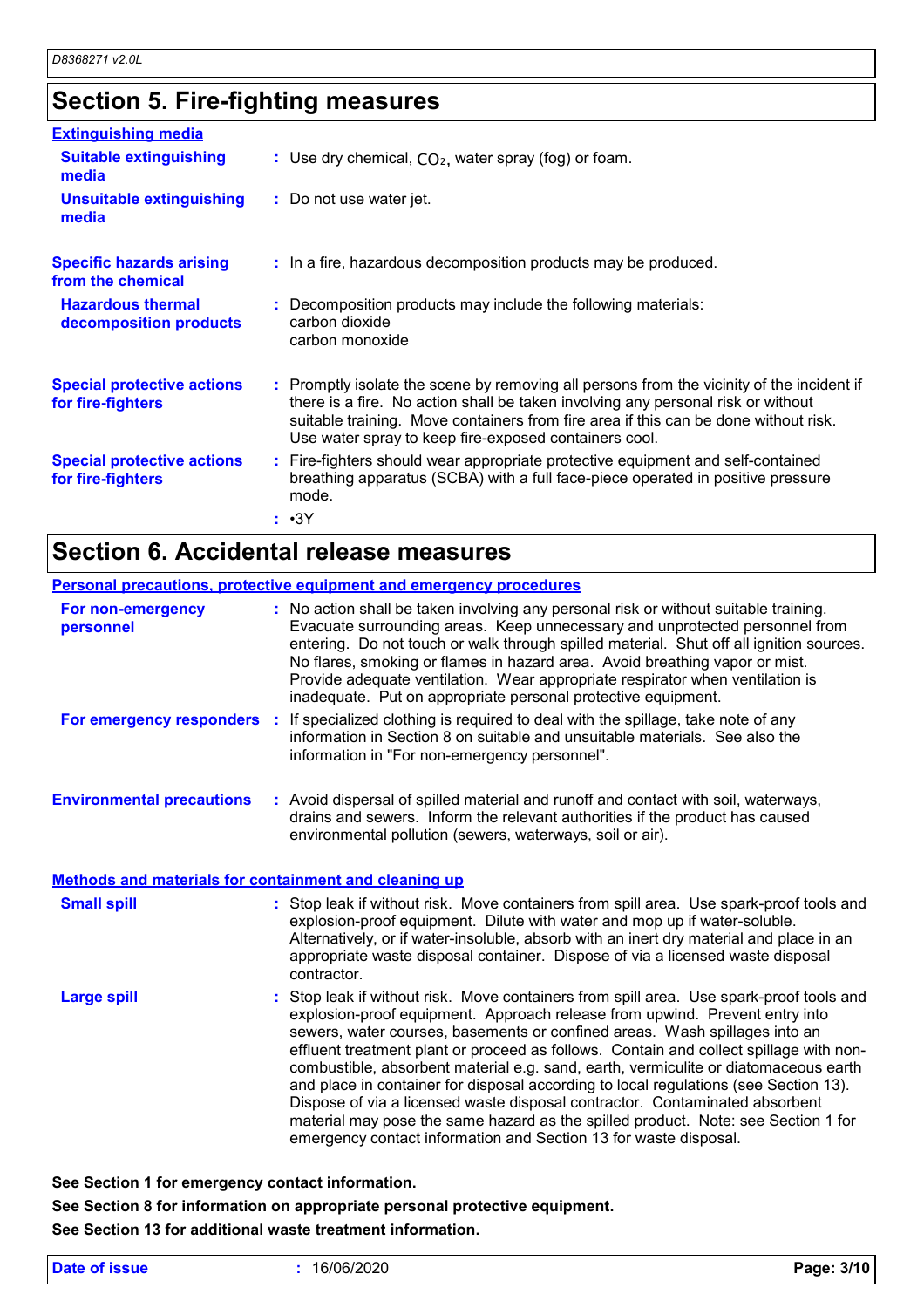### **Section 7. Handling and storage**

| <b>Precautions for safe handling</b>                                             |                                                                                                                                                                                                                                                                                                                                                                                                                                                                                                                                                                                                                                                                                                                                                                                                                                                               |
|----------------------------------------------------------------------------------|---------------------------------------------------------------------------------------------------------------------------------------------------------------------------------------------------------------------------------------------------------------------------------------------------------------------------------------------------------------------------------------------------------------------------------------------------------------------------------------------------------------------------------------------------------------------------------------------------------------------------------------------------------------------------------------------------------------------------------------------------------------------------------------------------------------------------------------------------------------|
| <b>Protective measures</b>                                                       | : Put on appropriate personal protective equipment (see Section 8). Do not ingest.<br>Avoid contact with eyes, skin and clothing. Avoid breathing vapor or mist. Use only<br>with adequate ventilation. Wear appropriate respirator when ventilation is<br>inadequate. Do not enter storage areas and confined spaces unless adequately<br>ventilated. Keep in the original container or an approved alternative made from a<br>compatible material, kept tightly closed when not in use. Store and use away from<br>heat, sparks, open flame or any other ignition source. Use explosion-proof electrical<br>(ventilating, lighting and material handling) equipment. Use only non-sparking tools.<br>Take precautionary measures against electrostatic discharges. Empty containers<br>retain product residue and can be hazardous. Do not reuse container. |
| <b>Advice on general</b><br>occupational hygiene                                 | : Eating, drinking and smoking should be prohibited in areas where this material is<br>handled, stored and processed. Workers should wash hands and face before<br>eating, drinking and smoking. Remove contaminated clothing and protective<br>equipment before entering eating areas. See also Section 8 for additional<br>information on hygiene measures.                                                                                                                                                                                                                                                                                                                                                                                                                                                                                                 |
| <b>Conditions for safe storage,</b><br>including any<br><b>incompatibilities</b> | Store in accordance with local regulations. Store in a segregated and approved<br>area. Store in original container protected from direct sunlight in a dry, cool and well-<br>ventilated area, away from incompatible materials (see Section 10) and food and<br>drink. Eliminate all ignition sources. Separate from oxidizing materials. Keep<br>container tightly closed and sealed until ready for use. Containers that have been<br>opened must be carefully resealed and kept upright to prevent leakage. Do not<br>store in unlabeled containers. Use appropriate containment to avoid environmental<br>contamination. See Section 10 for incompatible materials before handling or use.                                                                                                                                                              |
| Do not store above the<br>following temperature                                  | : 25 °C                                                                                                                                                                                                                                                                                                                                                                                                                                                                                                                                                                                                                                                                                                                                                                                                                                                       |

### **Section 8. Exposure controls and personal protection**

#### **Control parameters**

**Australia**

#### **Occupational exposure limits**

| Ingredient name | <b>Exposure limits</b>                                                                                     |
|-----------------|------------------------------------------------------------------------------------------------------------|
| ethanol         | Safe Work Australia (Australia, 4/2018).<br>TWA: 1880 mg/m <sup>3</sup> 8 hours.<br>TWA: 1000 ppm 8 hours. |

#### **New Zealand**

**Occupational exposure limits : No exposure standard allocated.**

| Ingredient name | <b>Exposure limits</b>                                                                                         |
|-----------------|----------------------------------------------------------------------------------------------------------------|
| ethanol         | NZ HSWA 2015 (New Zealand, 11/2018).<br>WES-TWA: 1000 ppm 8 hours.<br>WES-TWA: 1880 mg/m <sup>3</sup> 8 hours. |

| <b>Appropriate engineering</b><br>controls | : Use only with adequate ventilation. Use process enclosures, local exhaust<br>ventilation or other engineering controls to keep worker exposure to airborne<br>contaminants below any recommended or statutory limits. The engineering controls<br>also need to keep gas, vapor or dust concentrations below any lower explosive<br>limits. Use explosion-proof ventilation equipment. |
|--------------------------------------------|-----------------------------------------------------------------------------------------------------------------------------------------------------------------------------------------------------------------------------------------------------------------------------------------------------------------------------------------------------------------------------------------|
| <b>Environmental exposure</b><br>controls  | : Emissions from ventilation or work process equipment should be checked to ensure<br>they comply with the requirements of environmental protection legislation. In some<br>cases, fume scrubbers, filters or engineering modifications to the process<br>equipment will be necessary to reduce emissions to acceptable levels.                                                         |

#### **Individual protection measures**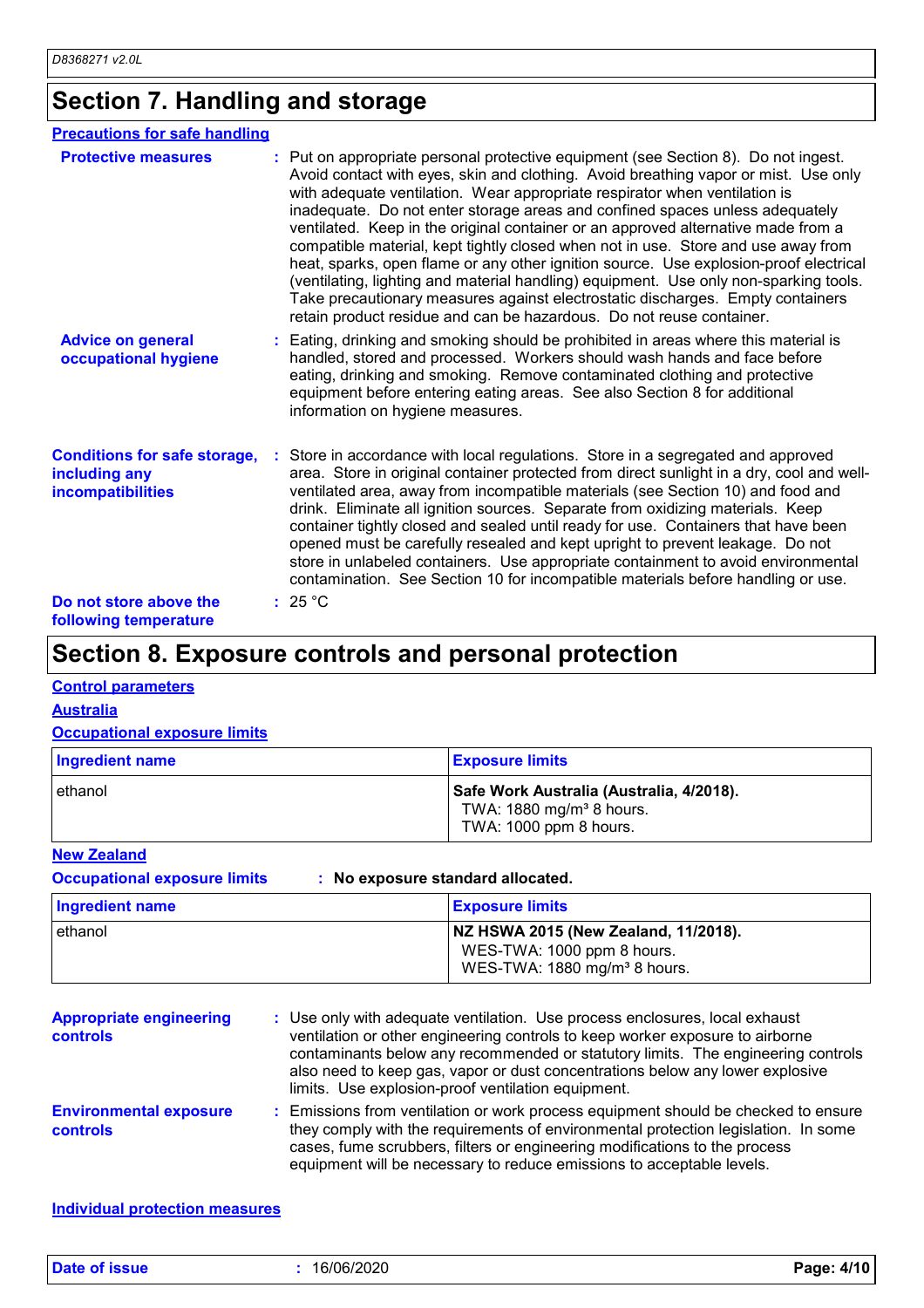# **Section 8. Exposure controls and personal protection**

| <b>Hygiene measures</b>       | : Wash hands, forearms and face thoroughly after handling chemical products, before<br>eating, smoking and using the lavatory and at the end of the working period.<br>Appropriate techniques should be used to remove potentially contaminated clothing.<br>Wash contaminated clothing before reusing. Ensure that eyewash stations and<br>safety showers are close to the workstation location.                           |
|-------------------------------|-----------------------------------------------------------------------------------------------------------------------------------------------------------------------------------------------------------------------------------------------------------------------------------------------------------------------------------------------------------------------------------------------------------------------------|
| <b>Eye/face protection</b>    | Safety eyewear complying with an approved standard should be used when a risk<br>assessment indicates this is necessary to avoid exposure to liquid splashes, mists,<br>gases or dusts. If contact is possible, the following protection should be worn,<br>unless the assessment indicates a higher degree of protection: safety glasses with<br>side-shields.                                                             |
| <b>Skin protection</b>        |                                                                                                                                                                                                                                                                                                                                                                                                                             |
| <b>Hand protection</b>        | : Considering the parameters specified by the glove manufacturer, check during use<br>that the gloves are still retaining their protective properties. It should be noted that<br>the time to breakthrough for any glove material may be different for different glove<br>manufacturers. In the case of mixtures, consisting of several substances, the<br>protection time of the gloves cannot be accurately estimated.    |
| <b>Body protection</b>        | Personal protective equipment for the body should be selected based on the task<br>being performed and the risks involved and should be approved by a specialist<br>before handling this product. When there is a risk of ignition from static electricity,<br>wear anti-static protective clothing. For the greatest protection from static<br>discharges, clothing should include anti-static overalls, boots and gloves. |
| <b>Other skin protection</b>  | Appropriate footwear and any additional skin protection measures should be<br>selected based on the task being performed and the risks involved and should be<br>approved by a specialist before handling this product.                                                                                                                                                                                                     |
| <b>Respiratory protection</b> | Based on the hazard and potential for exposure, select a respirator that meets the<br>appropriate standard or certification. Respirators must be used according to a<br>respiratory protection program to ensure proper fitting, training, and other important<br>aspects of use.                                                                                                                                           |

### **Section 9. Physical and chemical properties**

| <b>Appearance</b>                                 |                                                                      |
|---------------------------------------------------|----------------------------------------------------------------------|
| <b>Physical state</b>                             | : Liquid. [Clear.]                                                   |
| Color                                             | : Colorless.                                                         |
| Odor                                              | Pink water Lily                                                      |
| <b>Odor threshold</b>                             | $\cdot$ Not available.                                               |
| рH                                                | : 3.25 to 3.75 [Conc. (% w/w): 100%]                                 |
|                                                   |                                                                      |
| <b>Melting point</b>                              | : Not available.                                                     |
| <b>Boiling point</b>                              | : Not available.                                                     |
| <b>Flash point</b>                                | : Closed cup: $23^{\circ}$ C (73.4 $^{\circ}$ F)                     |
| <b>Evaporation rate</b>                           | : Not available.                                                     |
| <b>Flammability (solid, gas)</b>                  | : Not available.                                                     |
| Lower and upper explosive<br>(flammable) limits   | : Not available.                                                     |
| <b>Vapor pressure</b>                             | : Not available.                                                     |
| <b>Vapor density</b>                              | : Not available.                                                     |
| <b>Relative density</b>                           | : 0.925 to 0.945                                                     |
| <b>Solubility</b>                                 | Easily soluble in the following materials: cold water and hot water. |
| <b>Solubility in water</b>                        | : Not available.                                                     |
| <b>Partition coefficient: n-</b><br>octanol/water | : Not available.                                                     |
| <b>Auto-ignition temperature</b>                  | $:$ Not available.                                                   |
| <b>Decomposition temperature</b>                  | : Not available.                                                     |
| <b>Viscosity</b>                                  | : Not available.                                                     |

**Date of issue :** 16/06/2020 **Page: 5/10**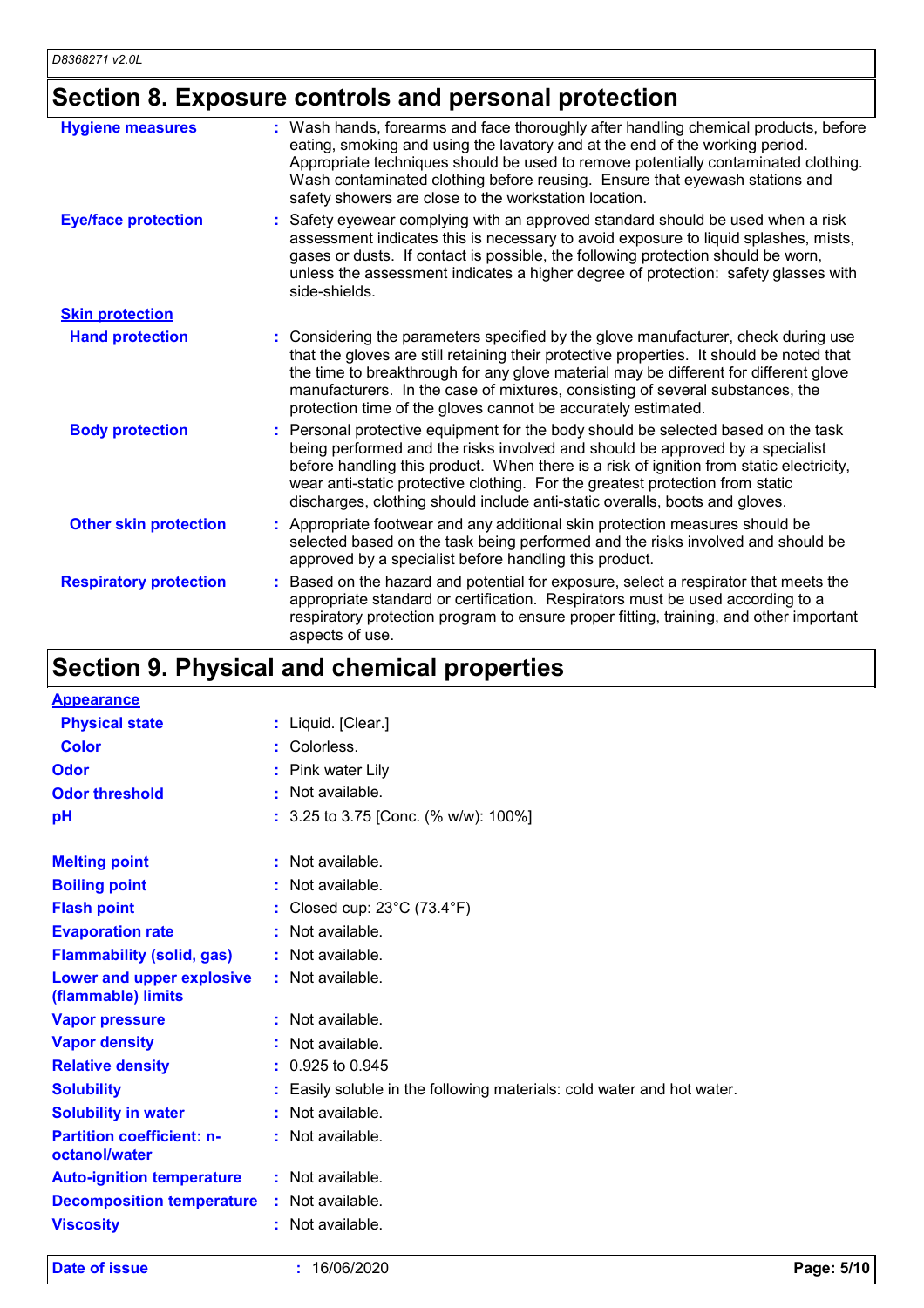### **Section 9. Physical and chemical properties**

**Flow time (ISO 2431) :** Not available.

#### **Section 10. Stability and reactivity**

| <b>Reactivity</b>                            | : No specific test data related to reactivity available for this product or its ingredients.                                                                                 |
|----------------------------------------------|------------------------------------------------------------------------------------------------------------------------------------------------------------------------------|
| <b>Chemical stability</b>                    | : The product is stable.                                                                                                                                                     |
| <b>Possibility of hazardous</b><br>reactions | : Under normal conditions of storage and use, hazardous reactions will not occur.                                                                                            |
| <b>Conditions to avoid</b>                   | : Avoid all possible sources of ignition (spark or flame). Do not pressurize, cut, weld,<br>braze, solder, drill, grind or expose containers to heat or sources of ignition. |
| <b>Incompatible materials</b>                | : Reactive or incompatible with the following materials:<br>oxidizing materials                                                                                              |
| <b>Hazardous decomposition</b><br>products   | : Under normal conditions of storage and use, hazardous decomposition products<br>should not be produced.                                                                    |

### **Section 11. Toxicological information**

#### **Information on toxicological effects**

| <b>Acute toxicity</b> |
|-----------------------|
|-----------------------|

| <b>Product/ingredient name</b> | <b>⊩Result</b>                            | <b>Species</b> | <b>Dose</b>                        | <b>Exposure</b> |
|--------------------------------|-------------------------------------------|----------------|------------------------------------|-----------------|
| lethanol                       | <b>LC50 Inhalation Vapor</b><br>LD50 Oral | Rat<br>Rat     | 124700 mg/m <sup>3</sup><br>7 g/kg | 4 hours         |

| <b>Conclusion/Summary</b>   | : Based on available data, the classification criteria are not met. |
|-----------------------------|---------------------------------------------------------------------|
| <b>Irritation/Corrosion</b> |                                                                     |

| <b>Product/ingredient name</b> | <b>Result</b>            | <b>Species</b> | <b>Score</b> | <b>Exposure</b>                           | <b>Observation</b> |
|--------------------------------|--------------------------|----------------|--------------|-------------------------------------------|--------------------|
| ethanol                        | Eyes - Moderate irritant | Rabbit         |              | 0.066666667<br>lminutes 100<br>milligrams |                    |
|                                | Eyes - Mild irritant     | Rabbit         |              | 24 hours 500  <br>milligrams              |                    |
|                                | Eyes - Moderate irritant | Rabbit         |              | 100<br>microliters                        |                    |
|                                | Skin - Mild irritant     | Rabbit         |              | 400<br>milligrams                         |                    |
|                                | Skin - Moderate irritant | Rabbit         |              | l24 hours 20<br>milligrams                |                    |

**Conclusion/Summary**

| Skin |  | : Based on available data, the classification criteria are not met. |  |
|------|--|---------------------------------------------------------------------|--|
|------|--|---------------------------------------------------------------------|--|

- **Eyes :** Based on available data, the classification criteria are not met.
- **Respiratory :** Based on available data, the classification criteria are not met.

**Sensitization**

| <b>Product/ingredient name</b> | <b>Route of</b><br><b>exposure</b> | <b>Species</b> | <b>Result</b>   |
|--------------------------------|------------------------------------|----------------|-----------------|
| Similar product                | skin                               | Guinea pig     | Not sensitizing |

**Conclusion/Summary Skin :** Based on available data, the classification criteria are not met. **Respiratory :** Based on available data, the classification criteria are not met. **Date of issue :** 16/06/2020 **Page: 6/10**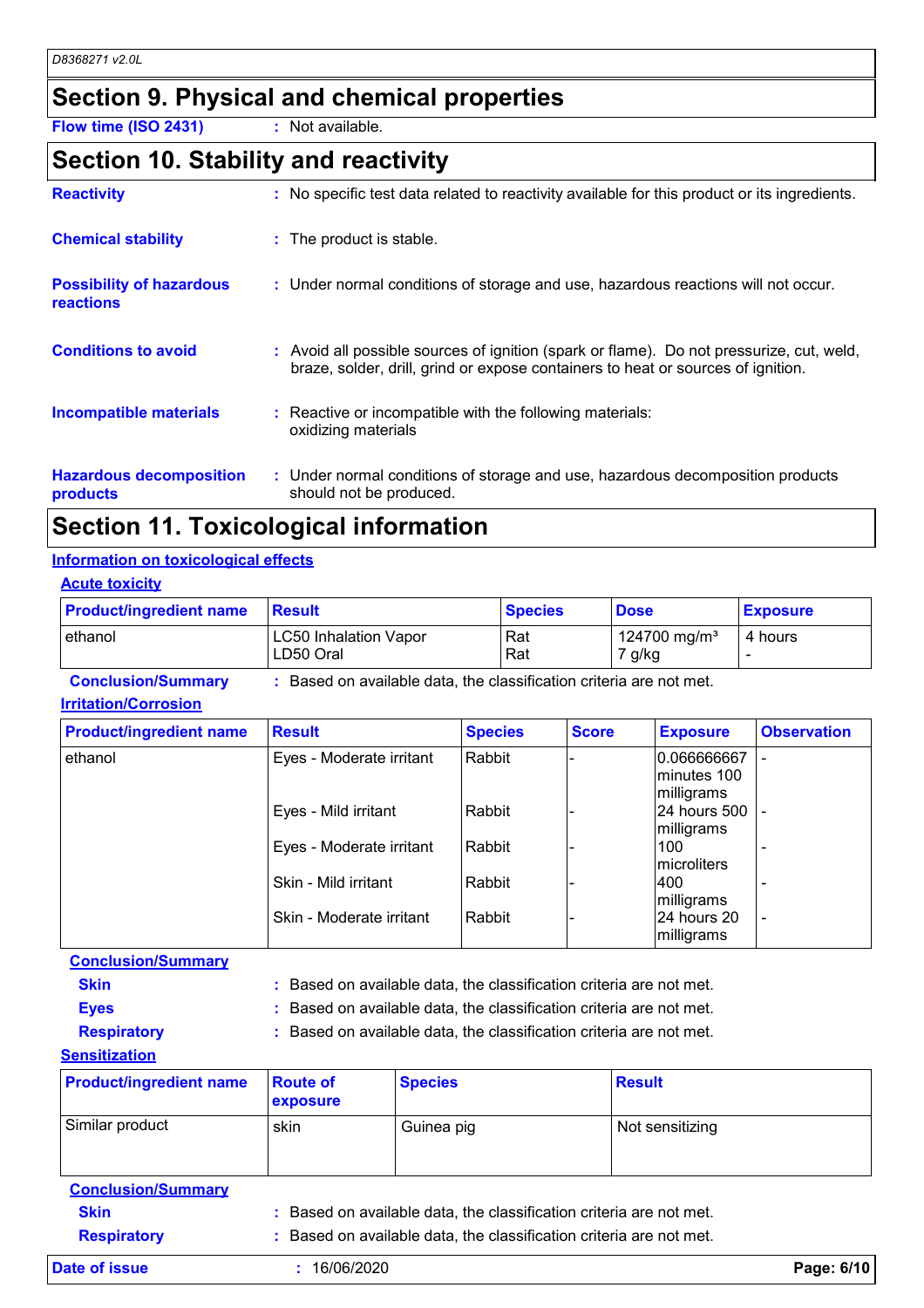# **Section 11. Toxicological information**

#### **Mutagenicity**

Not available.

| ι νυι αναιιαυισ.                                                                                |                                                                                          |
|-------------------------------------------------------------------------------------------------|------------------------------------------------------------------------------------------|
| <b>Conclusion/Summary</b><br><b>Carcinogenicity</b><br>Not available.                           | : Based on available data, the classification criteria are not met.                      |
| <b>Conclusion/Summary</b><br><b>Reproductive toxicity</b><br>Not available.                     | : Based on available data, the classification criteria are not met.                      |
| <b>Conclusion/Summary</b><br><b>Teratogenicity</b><br>Not available.                            | : Based on available data, the classification criteria are not met.                      |
| <b>Conclusion/Summary</b><br>Specific target organ toxicity (single exposure)<br>Not available. | : Based on available data, the classification criteria are not met.                      |
|                                                                                                 |                                                                                          |
| <b>Specific target organ toxicity (repeated exposure)</b><br>Not available.                     |                                                                                          |
| <b>Aspiration hazard</b><br>Not available.                                                      |                                                                                          |
| <b>Information on the likely</b><br>routes of exposure                                          | : Not available.                                                                         |
| <b>Potential acute health effects</b>                                                           |                                                                                          |
| <b>Eye contact</b>                                                                              | : No known significant effects or critical hazards.                                      |
| <b>Inhalation</b>                                                                               | : No known significant effects or critical hazards.                                      |
| <b>Skin contact</b>                                                                             | : No known significant effects or critical hazards.                                      |
| <b>Ingestion</b>                                                                                | : No known significant effects or critical hazards.                                      |
|                                                                                                 | Symptoms related to the physical, chemical and toxicological characteristics             |
| <b>Eye contact</b>                                                                              | : No specific data.                                                                      |
| <b>Inhalation</b>                                                                               | : No specific data.                                                                      |
| <b>Skin contact</b>                                                                             | No specific data.                                                                        |
| <b>Ingestion</b>                                                                                | : No specific data.                                                                      |
|                                                                                                 | Delayed and immediate effects and also chronic effects from short and long term exposure |
| <b>Short term exposure</b>                                                                      |                                                                                          |
| <b>Potential immediate</b><br>effects                                                           | : Not available.                                                                         |
| <b>Potential delayed effects</b>                                                                | : Not available.                                                                         |
| <b>Long term exposure</b>                                                                       |                                                                                          |
| <b>Potential immediate</b><br>effects                                                           | : Not available.                                                                         |
| <b>Potential delayed effects</b>                                                                | : Not available.                                                                         |
| <b>Potential chronic health effects</b><br>Not available.                                       |                                                                                          |
| <b>Conclusion/Summary</b>                                                                       | : Based on available data, the classification criteria are not met.                      |
| <b>General</b>                                                                                  | : No known significant effects or critical hazards.                                      |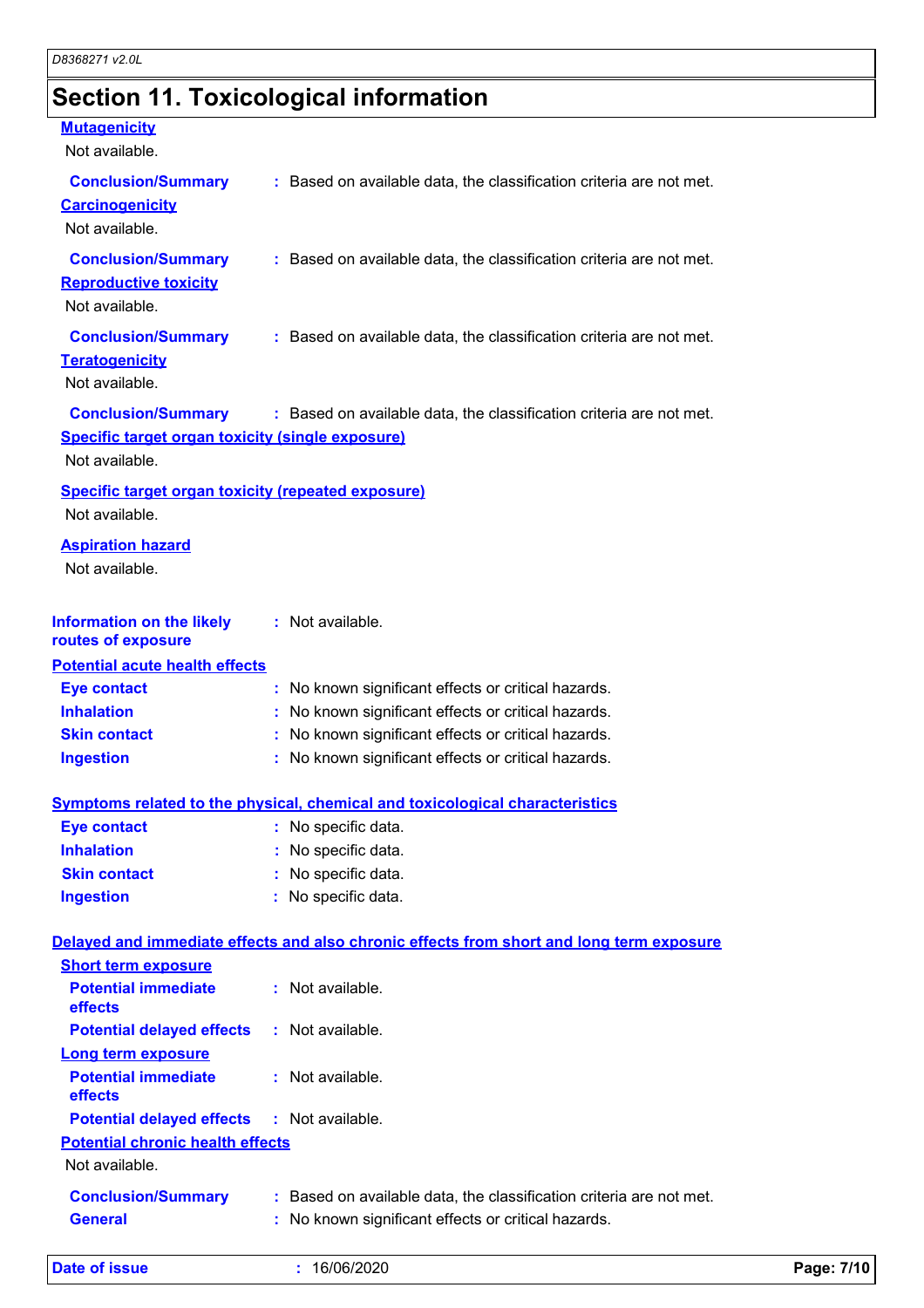#### **Section 11. Toxicological information**

| <b>Carcinogenicity</b>       | : No known significant effects or critical hazards. |  |
|------------------------------|-----------------------------------------------------|--|
| <b>Mutagenicity</b>          | : No known significant effects or critical hazards. |  |
| <b>Teratogenicity</b>        | : No known significant effects or critical hazards. |  |
| <b>Developmental effects</b> | : No known significant effects or critical hazards. |  |
| <b>Fertility effects</b>     | : No known significant effects or critical hazards. |  |
|                              |                                                     |  |

#### **Numerical measures of toxicity**

**Acute toxicity estimates**

Not available.

### **Section 12. Ecological information**

#### **Toxicity**

| <b>Product/ingredient name</b> | <b>Result</b>                                                     | <b>Species</b>                                | <b>Exposure</b> |  |
|--------------------------------|-------------------------------------------------------------------|-----------------------------------------------|-----------------|--|
| ethanol                        | Acute EC50 17.921 mg/l Marine water                               | Algae - Ulva pertusa                          | 96 hours        |  |
|                                | Acute EC50 2000 µg/l Fresh water                                  | Daphnia - Daphnia magna                       | 48 hours        |  |
|                                | Acute LC50 25500 µg/l Marine water                                | Crustaceans - Artemia<br>franciscana - Larvae | 48 hours        |  |
|                                | Acute LC50 11000000 µg/l Marine<br>water                          | Fish - Alburnus alburnus                      | 96 hours        |  |
|                                | Chronic NOEC 4.995 mg/l Marine water                              | Algae - Ulva pertusa                          | 96 hours        |  |
|                                | Chronic NOEC 100 ul/L Fresh water                                 | Daphnia - Daphnia magna -<br><b>Neonate</b>   | 21 days         |  |
| <b>Conclusion/Summary</b>      | Based on available data, the classification criteria are not met. |                                               |                 |  |

### **Persistence and degradability**

**Conclusion/Summary :** Based on available data, the classification criteria are not met.

#### **Bioaccumulative potential**

| <b>Product/ingredient name</b> | $\mathsf{LogP}_\mathsf{ow}$ | <b>BCF</b> | <b>Potential</b> |
|--------------------------------|-----------------------------|------------|------------------|
| l ethanol                      | $-0.35$                     |            | low              |

#### **Mobility in soil**

| <b>Soil/water partition</b> | $:$ Not available. |
|-----------------------------|--------------------|
| <b>coefficient (Koc)</b>    |                    |

**Other adverse effects** : No known significant effects or critical hazards.

#### **Section 13. Disposal considerations**

The generation of waste should be avoided or minimized wherever possible. Disposal of this product, solutions and any by-products should at all times comply with the requirements of environmental protection and waste disposal legislation and any regional local authority requirements. Dispose of surplus and nonrecyclable products via a licensed waste disposal contractor. Waste should not be disposed of untreated to the sewer unless fully compliant with the requirements of all authorities with jurisdiction. Waste packaging should be recycled. Incineration or landfill should only be considered when recycling is not feasible. This material and its container must be disposed of in a safe way. Care should be taken when handling emptied containers that have not been cleaned or rinsed out. Empty containers or liners may retain some product residues. Vapor from product residues may create a highly flammable or explosive atmosphere inside the container. Do not cut, weld or grind used containers unless they have been cleaned thoroughly **Disposal methods :**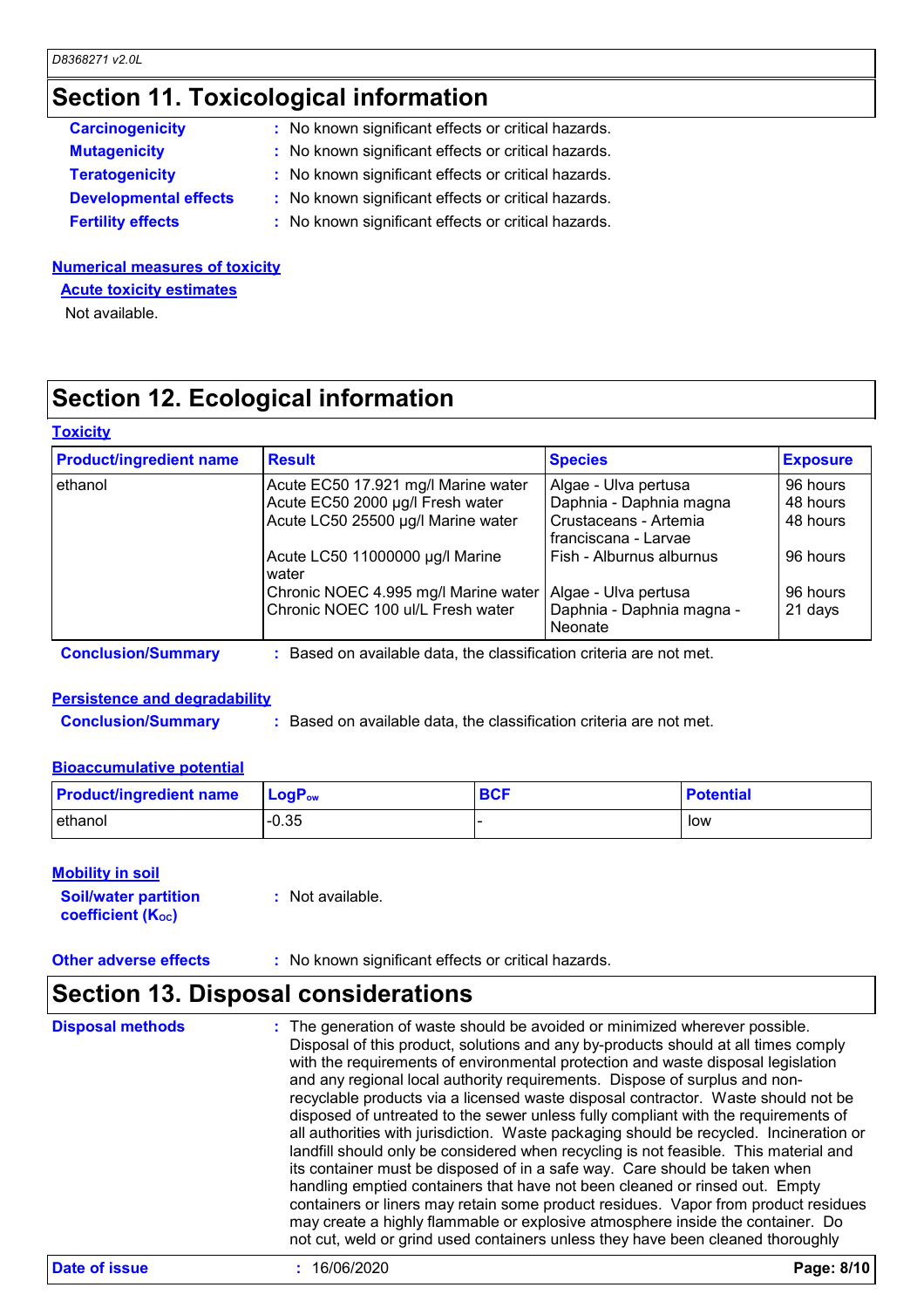### **Section 13. Disposal considerations**

internally. Avoid dispersal of spilled material and runoff and contact with soil, waterways, drains and sewers.

### **Section 14. Transport information**

|                                      | <b>ADG</b>                            | <b>ADR/RID</b>                        | <b>IMDG</b>                           | <b>IATA</b>                            |
|--------------------------------------|---------------------------------------|---------------------------------------|---------------------------------------|----------------------------------------|
| <b>UN number</b>                     | <b>UN1993</b>                         | <b>UN1993</b>                         | <b>UN1993</b>                         | <b>UN1993</b>                          |
| <b>UN proper</b><br>shipping name    | FLAMMABLE LIQUID,<br>N.O.S. (ethanol) | FLAMMABLE LIQUID,<br>N.O.S. (ethanol) | FLAMMABLE LIQUID,<br>N.O.S. (ethanol) | Flammable liquid, n.o.<br>s. (ethanol) |
| <b>Transport hazard</b><br>class(es) | 3                                     | 3                                     | 3                                     | 3                                      |
| <b>Packing group</b>                 | Ш                                     | III                                   | Ш                                     | III                                    |
| <b>Environmental</b><br>hazards      | No.                                   | No.                                   | No.                                   | No.                                    |

| <b>Additional information</b>                                   |                                                                                                                                                                                                                                                                           |
|-----------------------------------------------------------------|---------------------------------------------------------------------------------------------------------------------------------------------------------------------------------------------------------------------------------------------------------------------------|
| <b>ADG</b>                                                      | : Hazchem code · 3Y<br>Special provisions 223, 274                                                                                                                                                                                                                        |
| <b>ADR/RID</b>                                                  | <b>Hazard identification number 30</b><br><b>Limited quantity 5 L</b><br>Special provisions 274, 601<br>Tunnel code (D/E)                                                                                                                                                 |
| <b>IMDG</b>                                                     | : <b>Emergency schedules</b> F-E, S-E<br>Special provisions 223, 274, 955                                                                                                                                                                                                 |
| <b>IATA</b>                                                     | : <b>Quantity limitation</b> Passenger and Cargo Aircraft: 60 L. Packaging instructions:<br>355. Cargo Aircraft Only: 220 L. Packaging instructions: 366. Limited Quantities -<br>Passenger Aircraft: 10 L. Packaging instructions: Y344.<br><b>Special provisions A3</b> |
|                                                                 | Special precautions for user : Transport within user's premises: always transport in closed containers that are<br>upright and secure. Ensure that persons transporting the product know what to do in<br>the event of an accident or spillage.                           |
| <b>Transport in bulk according</b><br>to Annex II of MARPOL and | : Not available.                                                                                                                                                                                                                                                          |

### **Section 15. Regulatory information**

| <b>Standard Uniform Schedule of Medicine and Poisons</b>    |                                                                        |
|-------------------------------------------------------------|------------------------------------------------------------------------|
| Not scheduled                                               |                                                                        |
|                                                             | <b>Model Work Health and Safety Regulations - Scheduled Substances</b> |
| No listed substance                                         |                                                                        |
| <b>Australia inventory (AICS)</b>                           | : All components are listed or exempted.                               |
| <b>New Zealand Inventory of</b><br><b>Chemicals (NZIoC)</b> | : All components are listed or exempted.                               |
| <b>HSNO Group Standard</b>                                  | : Cleaning Products (Subsidiary Hazard)                                |
| <b>HSNO Approval Number</b>                                 | : HSR002530                                                            |
| <b>Approved Handler</b><br><b>Requirement</b>               | : Not applicable.                                                      |

**the IBC Code**